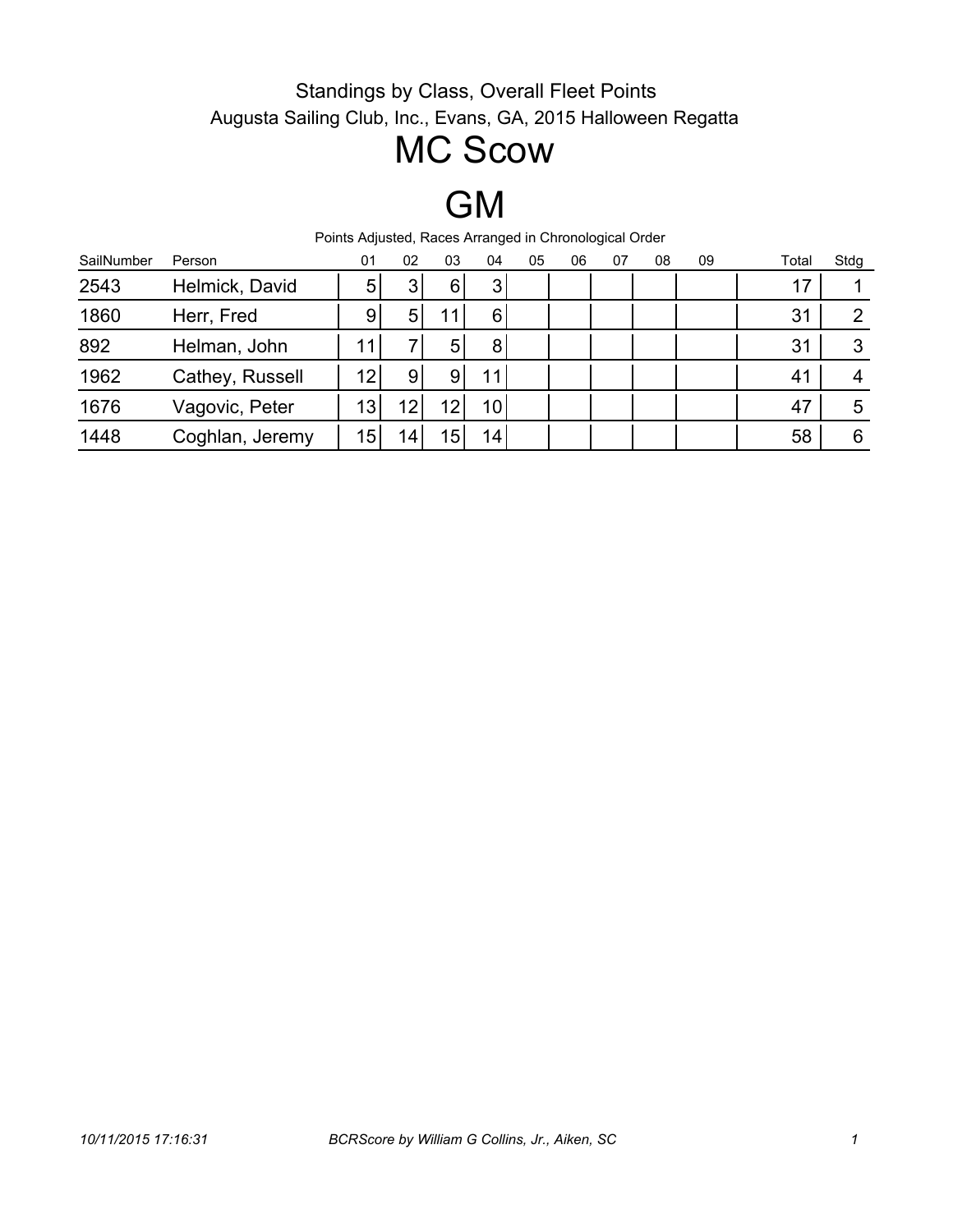# MC Scow

# M

| SailNumber | Person                | 01 | 02        | 03           | 04          | 05 | 06 | U7 | 08 | 09 | Total | Stdg |
|------------|-----------------------|----|-----------|--------------|-------------|----|----|----|----|----|-------|------|
| 2084       | Chris<br>∵vrul,       |    |           |              | ⌒<br>▃      |    |    |    |    |    |       |      |
| 256        | <b>Buckley</b><br>lan |    | -10'<br>ິ | $\sim$<br>ັບ | -<br>h<br>ັ |    |    |    |    |    | 39    |      |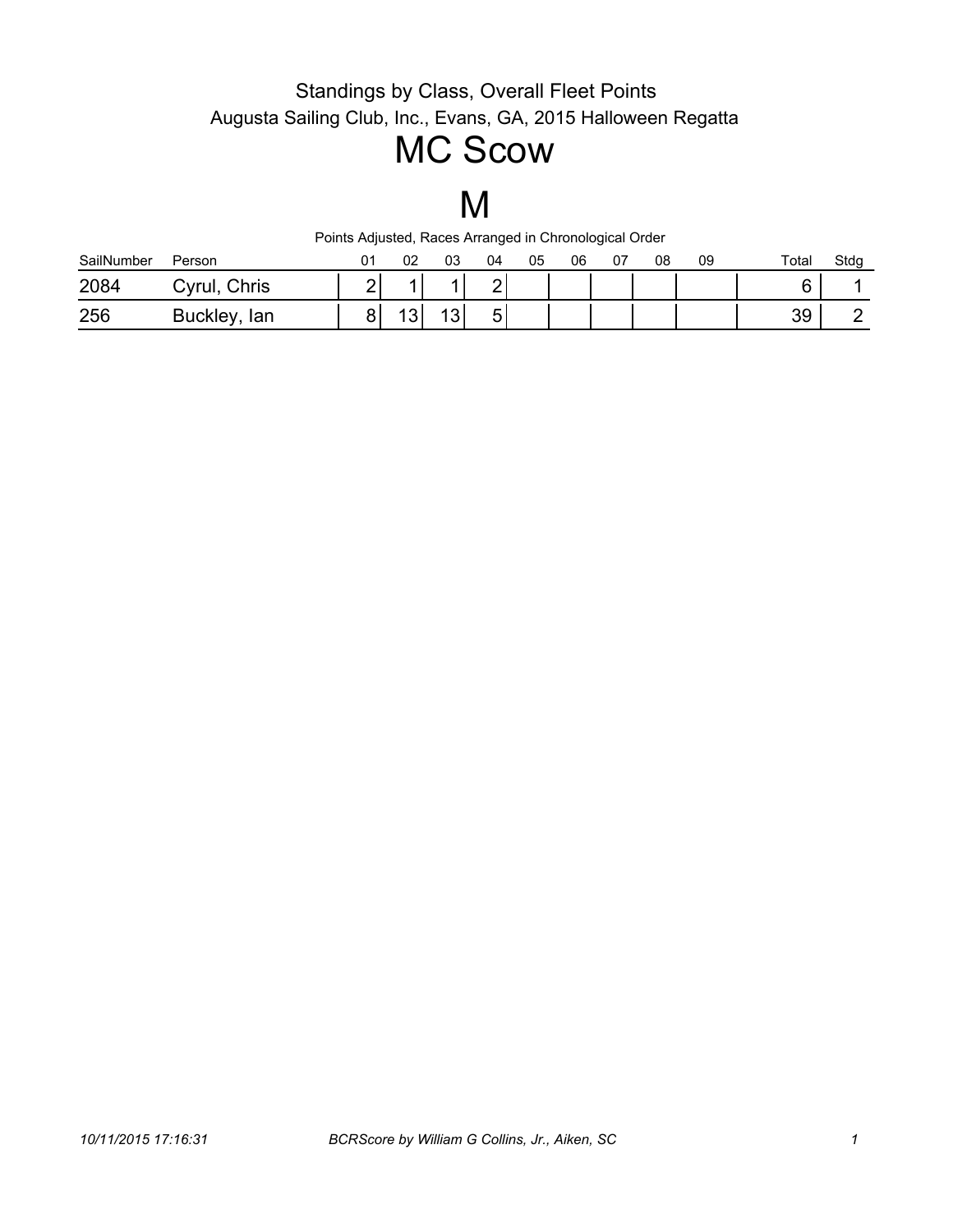## MC Scow

### MM

| SailNumber | Person               | ∩۴<br>◡∠ | UJ | 4۱، | 05 | 06 | $\sim$ $-$<br>J۱ | 08 | 09 | Total | Stdg |
|------------|----------------------|----------|----|-----|----|----|------------------|----|----|-------|------|
| 2603       | :hard<br>- IVIc<br>v | ັ        |    | ັ   |    |    |                  |    |    | 56    |      |